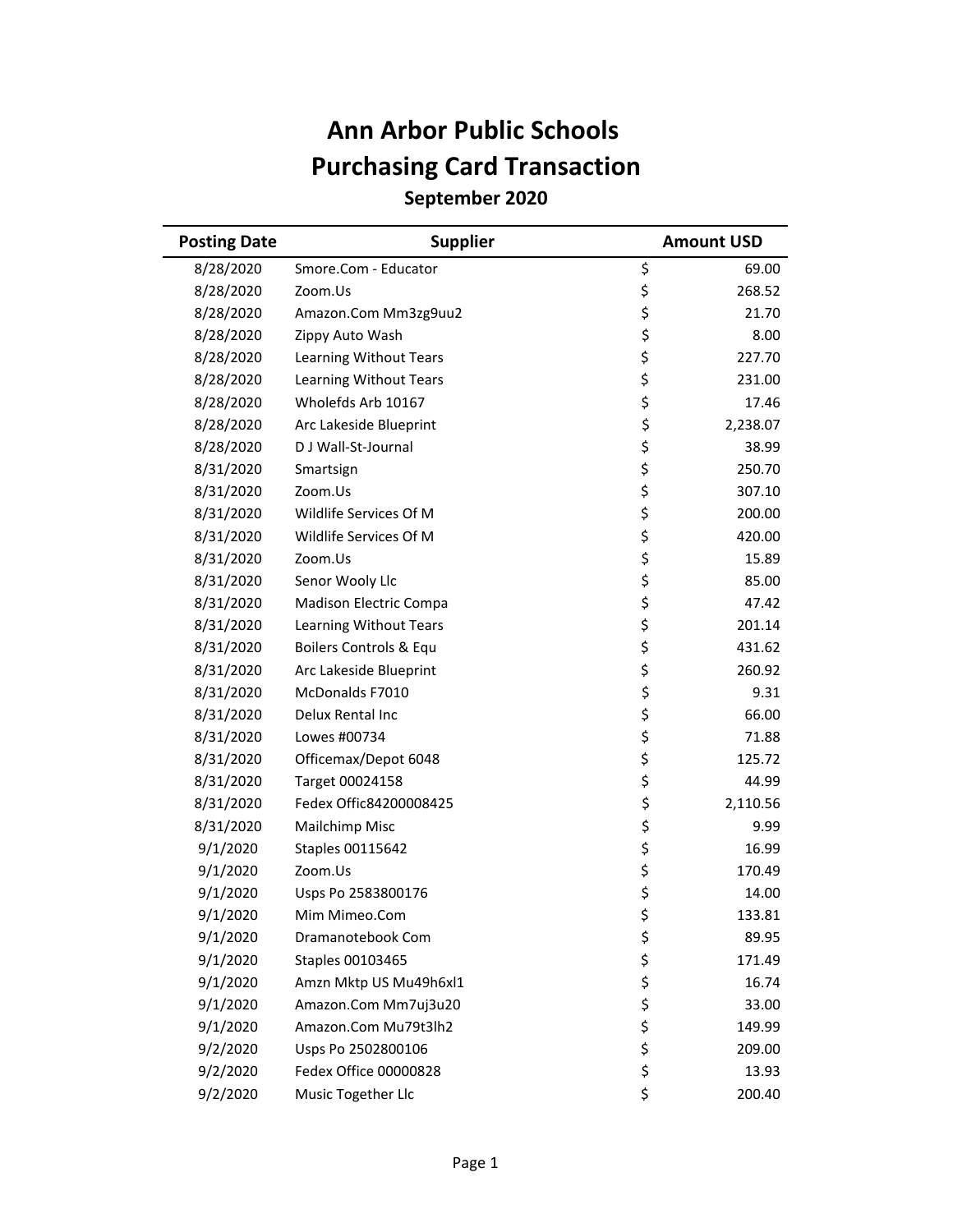| 9/2/2020 | Staples 00115642              | \$<br>36.99    |
|----------|-------------------------------|----------------|
| 9/2/2020 | Usps Po 2502800106            | \$<br>55.00    |
| 9/2/2020 | Usps Po 2502800106            | \$<br>165.00   |
| 9/2/2020 | Officemax/Officedept#6        | \$<br>85.82    |
| 9/2/2020 | Amazon.Com Mu8lf3mm1          | \$<br>5.50     |
| 9/2/2020 | Amazon.Com Mu7zt5m21          | \$<br>11.00    |
| 9/2/2020 | Societyforhumanresourc        | \$<br>219.00   |
| 9/2/2020 | Amazon.Com Mu3h54mo1          | \$<br>27.38    |
| 9/3/2020 | Zoom.Us                       | \$<br>252.26   |
| 9/3/2020 | C & N Party Rental.           | \$<br>3,734.00 |
| 9/3/2020 | Officemax/Officedept#6        | \$<br>17.65    |
| 9/3/2020 | Usps Po 2502800106            | \$<br>17.19    |
| 9/3/2020 | Wave - Change Works C         | \$<br>1,500.00 |
| 9/3/2020 | Staples 00115642              | \$<br>35.56    |
| 9/3/2020 | Usps Po 2502800106            | \$<br>330.00   |
| 9/3/2020 | Staples 00115642              | \$<br>36.99    |
| 9/3/2020 | Usps Po 2502800106            | \$<br>242.00   |
| 9/3/2020 | Usps Po 2502800106            | \$<br>165.00   |
| 9/3/2020 | Amazon.Com Mm6k16yu0          | \$<br>15.29    |
| 9/3/2020 | Usps Po 2502800106            | \$<br>242.00   |
| 9/3/2020 | Amazon Web Services           | \$<br>0.30     |
| 9/3/2020 | Panera Bread #600874 O        | \$<br>847.20   |
| 9/4/2020 | Officemax/Depot 6048          | \$<br>60.29    |
| 9/4/2020 | <b>National Energy Contro</b> | \$<br>1,757.79 |
| 9/4/2020 | Learning Without Tears        | \$<br>265.65   |
| 9/4/2020 | Usps Po 2502820113            | \$<br>220.00   |
| 9/4/2020 | Learning Without Tears        | \$<br>272.75   |
| 9/4/2020 | Usps Po 2502800106            | \$<br>275.00   |
| 9/4/2020 | Usps Po 2502800106            | \$<br>220.00   |
| 9/4/2020 | Learning Without Tears        | \$<br>205.70   |
| 9/4/2020 | Usps Po 2588200178            | \$<br>302.50   |
| 9/4/2020 | Learning Without Tears        | \$<br>272.75   |
| 9/4/2020 | Officemax/Officedept#6        | \$<br>13.52    |
| 9/4/2020 | Usps Po 2502800106            | \$<br>242.00   |
| 9/4/2020 | Learning Without Tears        | \$<br>265.65   |
| 9/4/2020 | Smore.Com - Educator          | \$<br>79.00    |
| 9/4/2020 | Usps Po 2502800106            | \$<br>275.00   |
| 9/4/2020 | Grainger                      | \$<br>210.14   |
| 9/4/2020 | Grainger                      | \$<br>470.65   |
| 9/4/2020 | Officemax/Depot 6048          | \$<br>17.34    |
| 9/4/2020 | Usps Po 2502800106            | \$<br>550.00   |
| 9/7/2020 | Arc Lakeside Blueprint        | \$<br>(696.52) |
| 9/7/2020 | Penske Trk Lsg 536123         | \$<br>835.72   |
| 9/7/2020 | The Home Depot 2721           | \$<br>230.54   |
| 9/7/2020 | Living Future                 | \$<br>400.00   |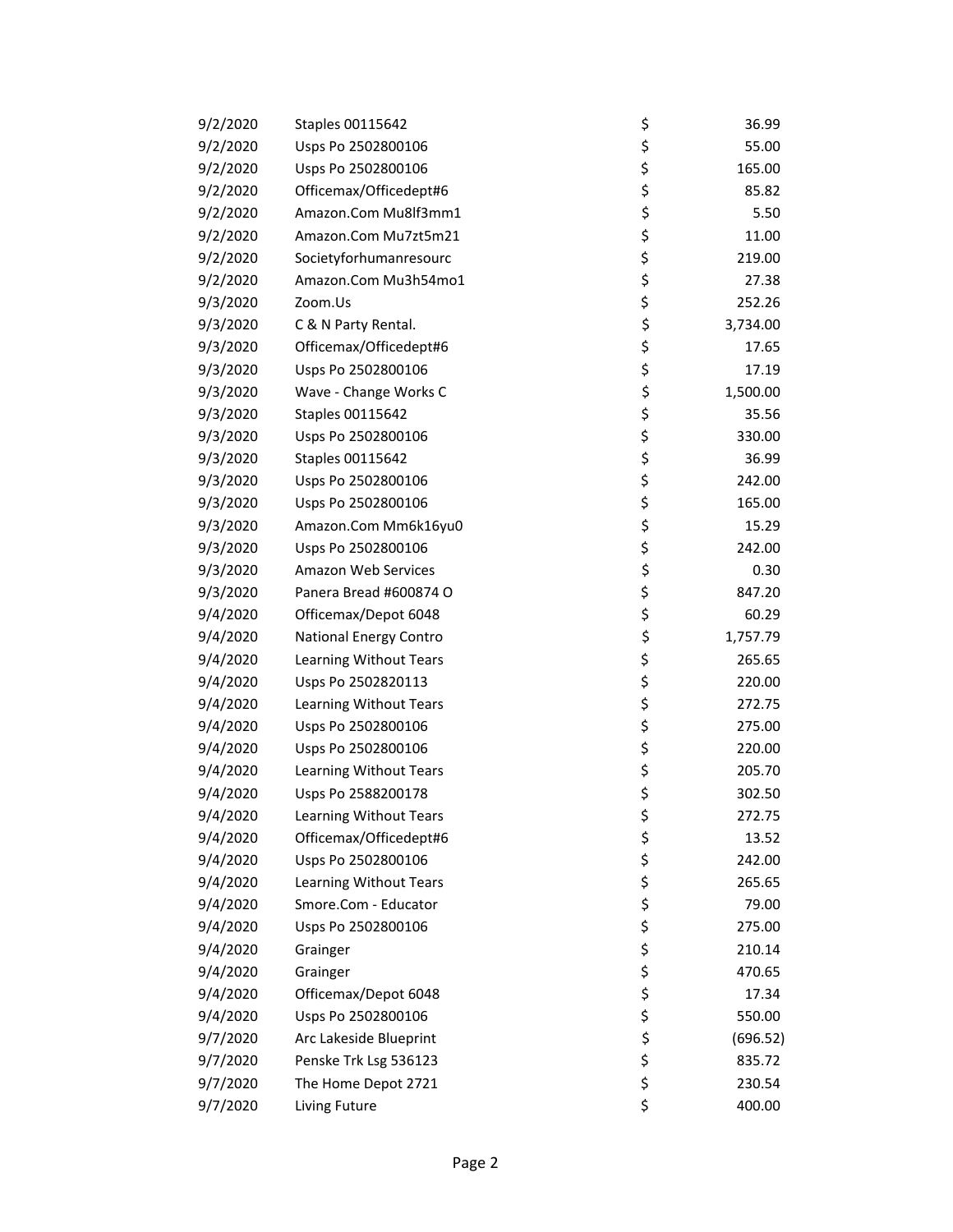| 9/7/2020  | Usps Po 2502820113            | \$<br>55.00      |
|-----------|-------------------------------|------------------|
| 9/7/2020  | Usps Po 2502820113            | \$<br>220.00     |
| 9/7/2020  | Usps Po 2502800106            | \$<br>231.00     |
| 9/7/2020  | Buffalo Wild Wings 369        | \$<br>48.84      |
| 9/7/2020  | Learning Without Tears        | \$<br>328.90     |
| 9/7/2020  | Robert Half Intl              | \$<br>16,000.00  |
| 9/7/2020  | Mhe McGraw-Hill Ecomm         | \$<br>8,689.30   |
| 9/7/2020  | Canva 02806-0699047           | \$<br>12.95      |
| 9/7/2020  | Zoom.Us                       | \$<br>15.89      |
| 9/7/2020  | Comcast                       | \$<br>206.14     |
| 9/8/2020  | Penske Trk Lsg 536110         | \$<br>588.24     |
| 9/8/2020  | Amazon.Com Mu6cz4es0 A        | \$<br>18.89      |
| 9/9/2020  | Edgenuity Inc.                | \$<br>11,250.00  |
| 9/9/2020  | A-1 Rental Inc                | \$<br>330.00     |
| 9/9/2020  | A-1 Rental Inc                | \$<br>2,510.00   |
| 9/9/2020  | Shinola - E Comm              | \$<br>30.69      |
| 9/9/2020  | Carpenter Bros Hardwar        | \$<br>48.98      |
| 9/9/2020  | Msbo                          | \$<br>170.00     |
| 9/10/2020 | The Home Depot #2721          | \$<br>171.76     |
| 9/10/2020 | <b>Raymond Geddes</b>         | \$<br>350,602.20 |
| 9/10/2020 | The Ups Store #5281           | \$<br>12.68      |
| 9/10/2020 | Mi State Police Ichat         | \$<br>10.00      |
| 9/10/2020 | Amzn Mktp US Mu0rc2dn2        | \$<br>307.59     |
| 9/10/2020 | <b>School Outfitters</b>      | \$<br>1,926.67   |
| 9/10/2020 | Dollar Bill Copying           | \$<br>718.00     |
| 9/10/2020 | <b>Heikks Decorated Appar</b> | \$<br>599.50     |
| 9/10/2020 | Nna Services Llc              | \$<br>313.28     |
| 9/10/2020 | Www.Northernsafety.Com        | \$<br>334.14     |
| 9/11/2020 | Meijer # 064                  | \$<br>55.80      |
| 9/11/2020 | Michigan Pupil Account        | \$<br>195.00     |
| 9/11/2020 | <b>Scholastic Education</b>   | \$<br>1,313.97   |
| 9/11/2020 | Amzn Mktp US M437y4ct1        | \$<br>1,124.97   |
| 9/11/2020 | Mfasco Health & Safety        | \$<br>1,231.96   |
| 9/11/2020 | In A One Networks Con         | \$<br>950.00     |
| 9/11/2020 | Amazon.Com M49yd1cd1          | \$<br>31.93      |
| 9/11/2020 | Project Wisdom Inc            | \$<br>299.00     |
| 9/11/2020 | Dollar Bill Copying           | \$<br>265.26     |
| 9/11/2020 | Arc Lakeside Blueprint        | \$<br>83.33      |
| 9/11/2020 | Officemax/Officedept#6        | \$<br>181.11     |
| 9/11/2020 | City Of Ann Arbor             | \$<br>20,056.44  |
| 9/11/2020 | Dex Med Inc                   | \$<br>1,108.92   |
| 9/14/2020 | The Home Depot #2721          | \$<br>84.80      |
| 9/14/2020 | Batteries Plus - #0389        | \$<br>38.50      |
| 9/14/2020 | The Ups Store 4295            | \$<br>35.75      |
| 9/14/2020 | Dollar Tree, Inc.             | \$<br>108.94     |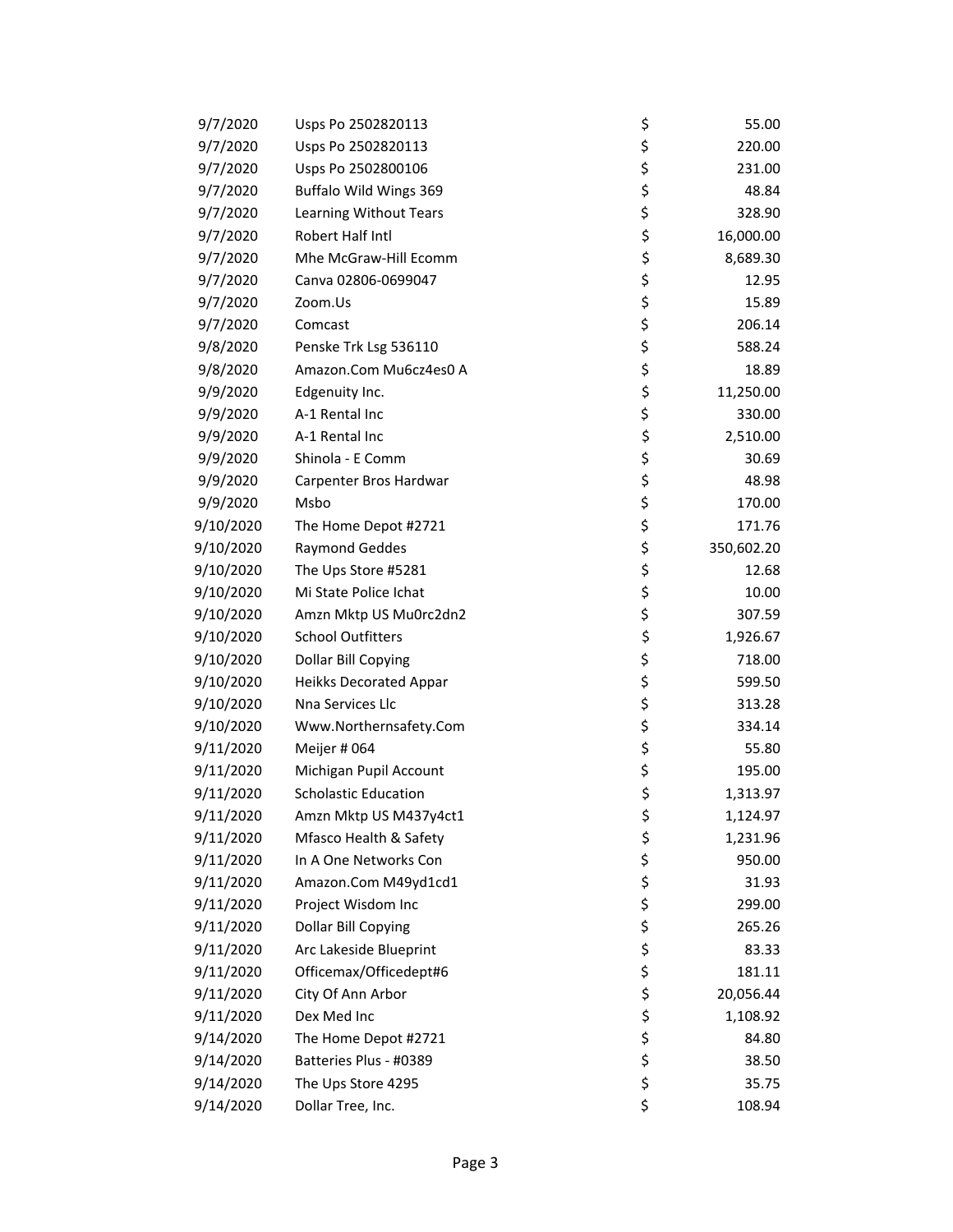| 9/14/2020 | <b>Education Admin Web Ad</b> | \$<br>99.00    |
|-----------|-------------------------------|----------------|
| 9/14/2020 | Wildlife Services Of M        | \$<br>200.00   |
| 9/14/2020 | Wildlife Services Of M        | \$<br>200.00   |
| 9/14/2020 | Wildlife Services Of M        | \$<br>270.00   |
| 9/14/2020 | Wildlife Services Of M        | \$<br>320.00   |
| 9/14/2020 | Wildlife Services Of M        | \$<br>350.00   |
| 9/14/2020 | Wildlife Services Of M        | \$<br>360.00   |
| 9/14/2020 | Michaels Stores 2108          | \$<br>23.38    |
| 9/14/2020 | Michaels Stores 2108          | \$<br>24.78    |
| 9/14/2020 | Michaels Stores 2108          | \$<br>(24.78)  |
| 9/14/2020 | Michaels Stores 2108          | \$<br>101.12   |
| 9/14/2020 | Officemax/Depot 6048          | \$<br>198.36   |
| 9/14/2020 | Zoom.Us                       | \$<br>15.89    |
| 9/14/2020 | Zoom.Us 888-799-9666          | \$<br>15.89    |
| 9/14/2020 | Zoom.Us                       | \$<br>15.89    |
| 9/14/2020 | Amzn Mktp US Mu2lb2bx0        | \$<br>125.99   |
| 9/14/2020 | Mi State Police Ichat         | \$<br>10.00    |
| 9/14/2020 | American Assoc Of Scho        | \$<br>208.00   |
| 9/14/2020 | Att Bill Payment              | \$<br>227.26   |
| 9/14/2020 | Officemax/Depot 6401          | \$<br>29.99    |
| 9/14/2020 | Amzn Mktp US Mu3t65qz0        | \$<br>209.90   |
| 9/14/2020 | Amzn Mktp US Mu2627wg2        | \$<br>6.99     |
| 9/14/2020 | Amzn Mktp US Mu1bz6dq0        | \$<br>1,367.26 |
| 9/15/2020 | Michigan Pupil Account        | \$<br>195.00   |
| 9/15/2020 | Amazon.Com M43kj0jg1 A        | \$<br>285.00   |
| 9/15/2020 | Logmein Rescue                | \$<br>1,500.00 |
| 9/15/2020 | Ssi School Specialty          | \$<br>3,220.00 |
| 9/15/2020 | Zoom.Us                       | \$<br>(4.50)   |
| 9/15/2020 | Amzn Mktp US M461t3jz1        | \$<br>209.90   |
| 9/15/2020 | Amzn Mktp US M45w73t01        | \$<br>702.81   |
| 9/15/2020 | Amzn Mktp US M42i25j51        | \$<br>27.98    |
| 9/15/2020 | Msvma                         | \$<br>192.50   |
| 9/15/2020 | Msvma                         | \$<br>192.50   |
| 9/15/2020 | Msvma                         | \$<br>192.50   |
| 9/15/2020 | Yourmember-Careers            | \$<br>150.00   |
| 9/15/2020 | Washtenaw Co Envrmtl H        | \$<br>240.00   |
| 9/15/2020 | Amzn Mktp US Mu3pn3kr0        | \$<br>1,259.28 |
| 9/16/2020 | Michaels Stores 2108          | \$<br>10.74    |
| 9/16/2020 | Amzn Mktp US Mu1d707d0        | \$<br>22.99    |
| 9/16/2020 | Amzn Mktp US M40m51eo1        | \$<br>209.90   |
| 9/16/2020 | Usps Po 2508000111            | \$<br>44.00    |
| 9/16/2020 | Zoom.Us                       | \$<br>23.76    |
| 9/16/2020 | <b>Staples Direct</b>         | \$<br>58.53    |
| 9/16/2020 | Msvma                         | \$<br>192.50   |
| 9/16/2020 | Msvma                         | \$<br>192.50   |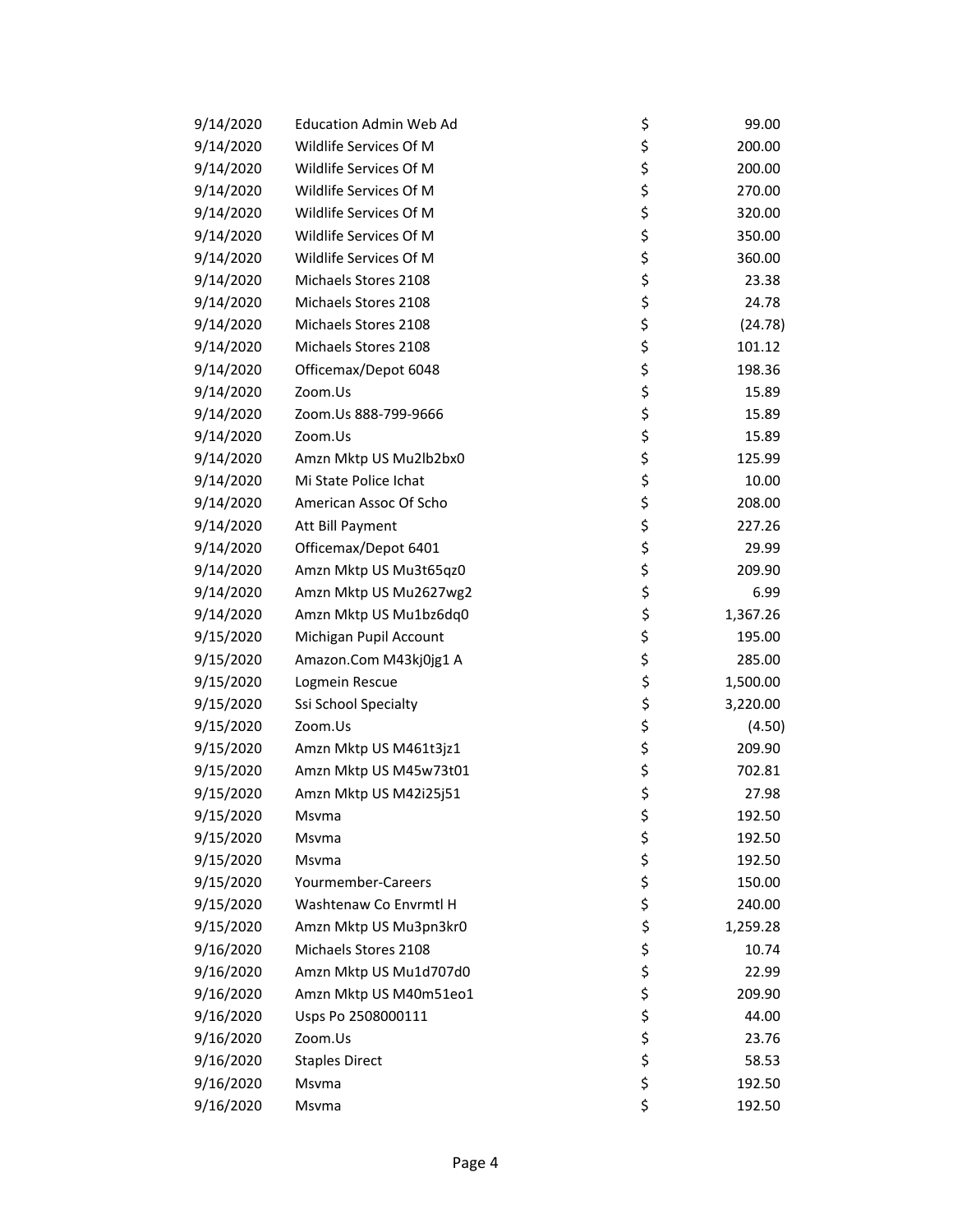| 9/16/2020 | Msvma                         | \$<br>192.50   |
|-----------|-------------------------------|----------------|
| 9/16/2020 | Msvma                         | \$<br>192.50   |
| 9/16/2020 | City Of Ann Arbor             | \$<br>104.29   |
| 9/16/2020 | Weeblyus                      | \$<br>20.00    |
| 9/16/2020 | Weebly                        | \$<br>39.95    |
| 9/17/2020 | Gfs Store #1973               | \$<br>19.99    |
| 9/17/2020 | <b>Groth Music</b>            | \$<br>190.82   |
| 9/17/2020 | Weebly                        | \$<br>39.95    |
| 9/17/2020 | Clear Rate Communicati        | \$<br>5,060.01 |
| 9/17/2020 | State Bar Of Michigan         | \$<br>410.00   |
| 9/17/2020 | Fedex Offic84200008425        | \$<br>68.98    |
| 9/17/2020 | J.W. Pepper                   | \$<br>133.74   |
| 9/17/2020 | <b>Quill Corporation</b>      | \$<br>47.90    |
| 9/17/2020 | <b>Mlag Music</b>             | \$<br>370.00   |
| 9/17/2020 | Staples 00115642              | \$<br>7.58     |
| 9/17/2020 | Best Buy Mht 00004085         | \$<br>599.98   |
| 9/17/2020 | Amzn Mktp US Mu5ps3rc0        | \$<br>155.73   |
| 9/18/2020 | <b>Groth Music</b>            | \$<br>(10.80)  |
| 9/18/2020 | Eb Teaching Cmp Durin         | \$<br>120.00   |
| 9/18/2020 | Mi Assoc Sch Adm              | \$<br>100.00   |
| 9/18/2020 | Mi Assoc Sch Adm              | \$<br>125.00   |
| 9/18/2020 | Mi Assoc Sch Adm              | \$<br>225.00   |
| 9/18/2020 | Www.Withmrsb.Com              | \$<br>304.00   |
| 9/18/2020 | Fedex 527028923               | \$<br>35.84    |
| 9/18/2020 | <b>Superior Text Llc</b>      | \$<br>508.41   |
| 9/18/2020 | <b>Superior Text Llc</b>      | \$<br>1,551.72 |
| 9/18/2020 | <b>Superior Text Llc</b>      | \$<br>1,741.18 |
| 9/18/2020 | Zippy Auto Wash               | \$<br>8.00     |
| 9/18/2020 | Amz Ergo Works Inc            | \$<br>510.00   |
| 9/18/2020 | Teacherspayteachers.Co        | \$<br>2.50     |
| 9/18/2020 | Rvt Saline Area School        | \$<br>1,000.00 |
| 9/18/2020 | Usps Po 2525100130            | \$<br>55.00    |
| 9/18/2020 | Officemax/Depot 6048          | \$<br>35.30    |
| 9/18/2020 | Amazon.Com M46e29pg1          | \$<br>17.70    |
| 9/18/2020 | Amzn Mktp US M49ee0pt1        | \$<br>47.97    |
| 9/18/2020 | A-1 Rental Inc                | \$<br>105.00   |
| 9/18/2020 | Walmart.Com At                | \$<br>199.85   |
| 9/18/2020 | Boilers Controls & Equ        | \$<br>779.48   |
| 9/18/2020 | Comcast                       | \$<br>358.35   |
| 9/21/2020 | <b>Ascott Corp</b>            | \$<br>408.00   |
| 9/21/2020 | <b>Raymond Geddes</b>         | \$<br>7,320.00 |
| 9/21/2020 | National Energy Contro        | \$<br>955.85   |
| 9/21/2020 | Zoom.Us                       | \$<br>4.52     |
| 9/21/2020 | <b>Blindside Networks Inc</b> | \$<br>2,000.00 |
| 9/21/2020 | Michigan Association O        | \$<br>140.00   |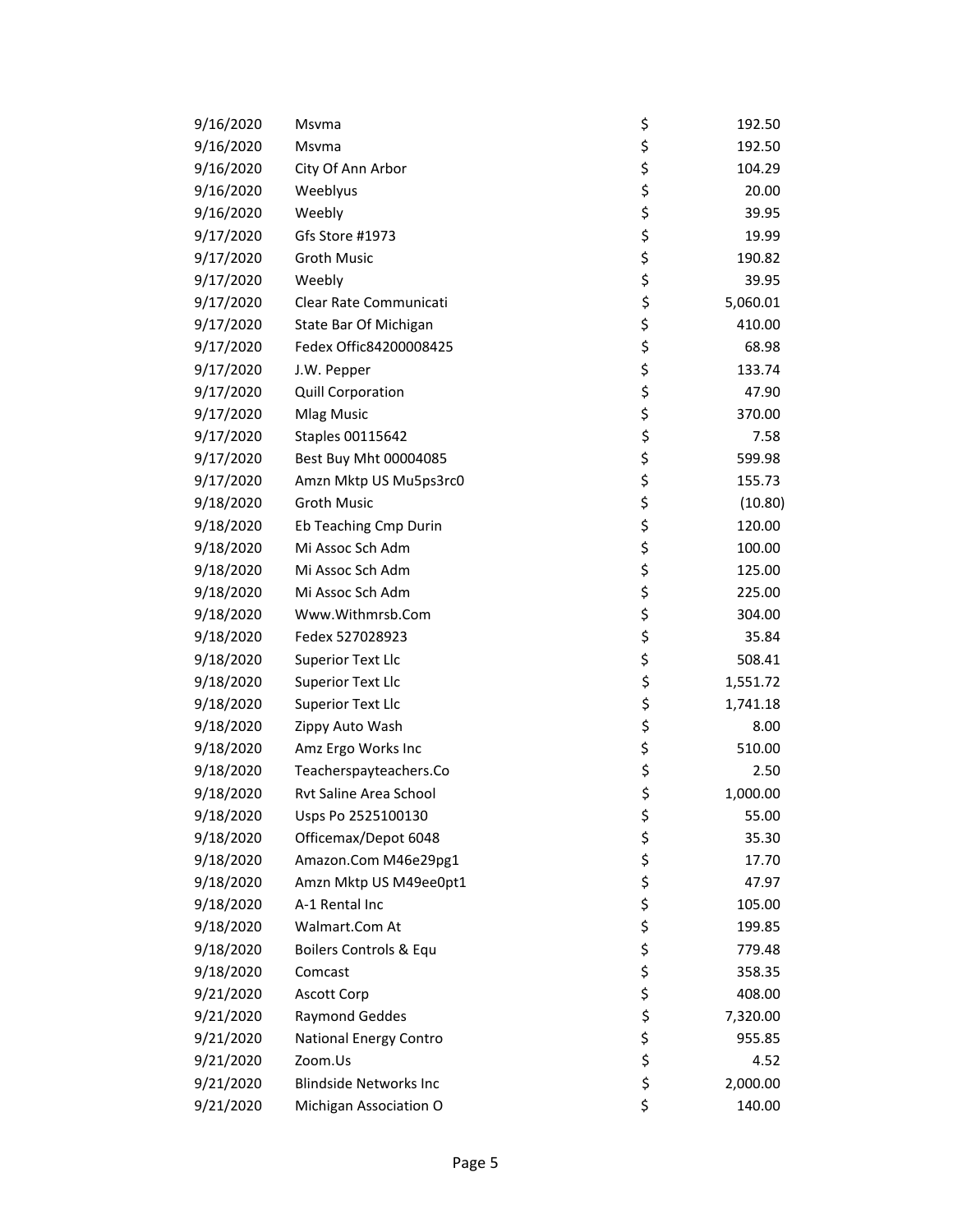| 9/21/2020 | Officemax/Officedept#6        | \$<br>792.78    |
|-----------|-------------------------------|-----------------|
| 9/21/2020 | Ww Norton Bookpublishi        | \$<br>2,258.06  |
| 9/21/2020 | Officemax/Officedept#6        | \$<br>27.55     |
| 9/21/2020 | <b>Tst Rustic Glen Golf</b>   | \$<br>120.00    |
| 9/21/2020 | Cayman Sports Pro Llc         | \$<br>470.00    |
| 9/21/2020 | Amzn Mktp US M453u1o80        | \$<br>209.90    |
| 9/21/2020 | Sq Apples And Oranges         | \$<br>145.00    |
| 9/21/2020 | Tst Rustic Glen Golf          | \$<br>120.00    |
| 9/21/2020 | Kroger #688                   | \$<br>17.65     |
| 9/21/2020 | A-1 Rental Inc                | \$<br>(105.00)  |
| 9/21/2020 | <b>Current Electric Motor</b> | \$<br>376.00    |
| 9/21/2020 | Zoom.Us                       | \$<br>2,530.00  |
| 9/21/2020 | Amzn Mktp US M46da2ee2        | \$<br>72.23     |
| 9/21/2020 | Signupgenius                  | \$<br>49.99     |
| 9/21/2020 | Smore.Com - Educator          | \$<br>79.00     |
| 9/21/2020 | Amzn Mktp US M459d4zk0        | \$<br>169.26    |
| 9/21/2020 | Amazon.Com M41rv6ld0 A        | \$<br>484.00    |
| 9/21/2020 | Amazon.Com M457741e2          | \$<br>474.18    |
| 9/21/2020 | Washtenaw Dairy               | \$<br>18.00     |
| 9/21/2020 | Jimmy Johns # 90016 M         | \$<br>118.90    |
| 9/21/2020 | Vzwrlss Apocc Visb            | \$<br>4,836.55  |
| 9/21/2020 | Vzwrlss Apocc Visb            | \$<br>10,740.38 |
| 9/21/2020 | Amzn Mktp US M46g21bc1        | \$<br>232.11    |
| 9/22/2020 | Homedepot.Com                 | \$<br>33.00     |
| 9/22/2020 | <b>B&amp;h Photo Moto</b>     | \$<br>1,967.71  |
| 9/22/2020 | Amzn Mktp US M486l5ji0        | \$<br>116.87    |
| 9/22/2020 | <b>Dollarbill Copying</b>     | \$<br>1,056.00  |
| 9/22/2020 | Target 00012856               | \$<br>14.99     |
| 9/22/2020 | Officemax/Depot 6048          | \$<br>445.50    |
| 9/22/2020 | Officemax/Officedept#6        | \$<br>102.72    |
| 9/22/2020 | Officemax/Officedept#6        | \$<br>349.98    |
| 9/22/2020 | Memspa                        | \$<br>555.00    |
| 9/23/2020 | Meijer # 064                  | \$<br>37.05     |
| 9/23/2020 | Amazon.Com M41y705s2          | \$<br>319.80    |
| 9/23/2020 | Mailchimp Monthly             | \$<br>189.00    |
| 9/23/2020 | Officemax/Depot 6401          | \$<br>103.13    |
| 9/23/2020 | Learning Without Tears        | \$<br>932.09    |
| 9/23/2020 | Joann Stores #2004            | \$<br>19.36     |
| 9/23/2020 | Sq Grayes Greenhouse          | \$<br>139.00    |
| 9/23/2020 | Cengage Learning, Inc         | \$<br>263.09    |
| 9/23/2020 | Grainger                      | \$<br>269.95    |
| 9/23/2020 | Rev.Com                       | \$<br>1,400.00  |
| 9/24/2020 | Aldi 67052                    | \$<br>9.58      |
| 9/24/2020 | <b>Washtenaw Community</b>    | \$<br>(525.00)  |
| 9/24/2020 | <b>Washtenaw Community</b>    | \$<br>(635.00)  |